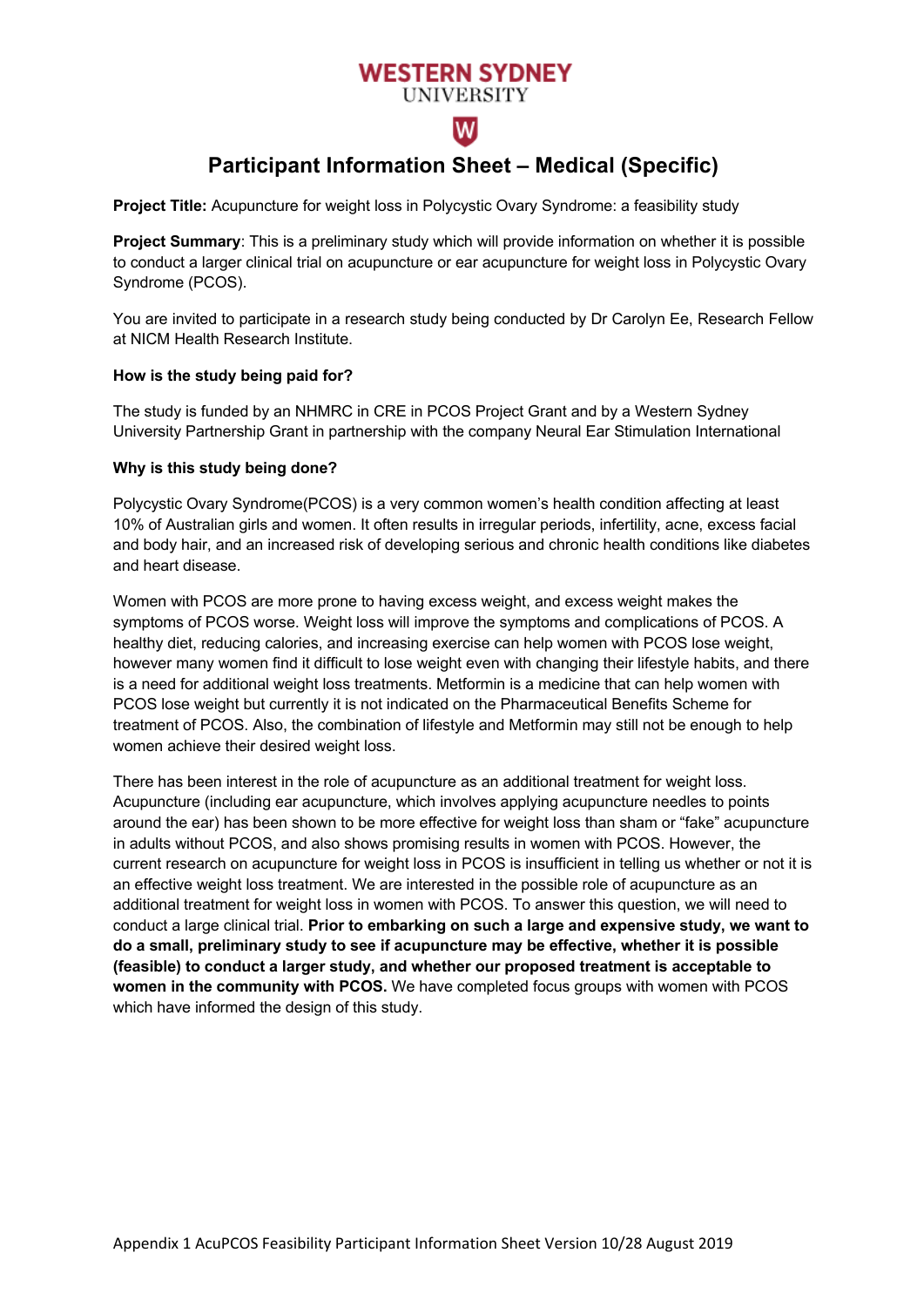# **What will I be asked to do?**

If you decide to participate, you will be asked to:

- **Have your diagnosis of PCOS** confirmed by Dr Ee, who is the Chief Investigator in this trial and a practising GP. Dr Ee will contact you via telephone and ask you questions about your menstrual cycle and whether you have signs of high testosterone such as excessive hair growth or male pattern balding, and about your previous blood test and ultrasound reports. You may be requested to provide Dr Ee with copies of your reports. If this is the case, please remove all identifying details before faxing or emailing your reports. Alternatively, you can request your pathology or radiology provider to send the reports securely to Dr Ee's clinic rooms, in the same way as they send reports to your regular GP.
- **Attend two clinic visits** at Western Sydney University, Westmead, before and after three months of treatment, during which you will be asked to complete a number of surveys about your health, and a research assistant will measure your weight, height, waist measurement, blood pressure and heart rate using an electrocardiograph (ECG) machine. You will be reimbursed up to \$40 in total for travel costs.
- **Have blood tests taken before and after three months of treatment**, including a two hour Oral Glucose Tolerance Test. If you are diagnosed with diabetes or impaired glucose tolerance after this test, you will be referred back to your GP for management, as you will not be eligible to join the study.
- All women are asked to register for and take part in the **GetHealthy program** (the lifestyle intervention), which is a telephone coaching service provided by the NSW Government.
- **Women will be randomised to one of three groups**: GetHealthy program only, acupuncture, or ear acupuncture. You will have a 1 in 3 chance of being allocated to one of these groups.
- If you are randomly allocated to receive **body acupuncture**, you will be asked to attend 11 acupuncture treatments over twelve weeks. Treatments are given twice a week in the first 2 weeks, weekly for 4 weeks, and then fortnightly for 6 weeks. For quality assurance purposes, a de-identified photograph may be taken of the acupuncture point location to be verified by the investigators of the study. No identifying features will be included in the photograph.
- If you are randomly allocated to receive **ear acupuncture**, you will be asked to attend 6 acupuncture treatments over twelve weeks, and wear a small ear acupuncture stimulation device for up to 96 hours after each acupuncture treatment. For quality assurance purposes, a de-identified photograph may be taken of your ear after insertion of the device to be verified by the investigators of the study. No identifying features will be included in the photograph. Treatments are given weekly for 2 weeks, then fortnightly for 4 treatments.
- After the first treatment, **complete a brief survey** about your expectations from acupuncture and which treatment you thought you had just received
- **Wear an accelerometer** for 5-7 days before you start the study, and in the final week (Week 11). An accelerometer is a pedometer worn as a waistband.
- **Record the first day of each menstrual period** for 12 weeks, in a menstrual calendar
- Provide some basic details about your medical history and demographic details before you start the study
- At the end of the study, complete a survey about your experience in the study
- At 3 and 6 months after the completion of the study, a research assistant will contact you by telephone to ask if you have fallen pregnant

# **How much of my time will I need to give?**

- The clinic visits will last up to one and a half hours each.
- Body acupuncture visits will last about 45 minutes each.
- The ear acupuncture visits will last about 30 minutes each
- The blood tests will take at least two hours each
- The survey on acupuncture expectations will take less than 5 minutes to complete
- The GetHealthy program involves up to 13 telephone calls of up to 15 minutes each, plus time taken to meet your diet and exercise goals

University of Western Sydney ABN 53 014 069 881 CRICOS Provider No: 00917K Locked Bag 1797 Penrith NSW 2751 Australia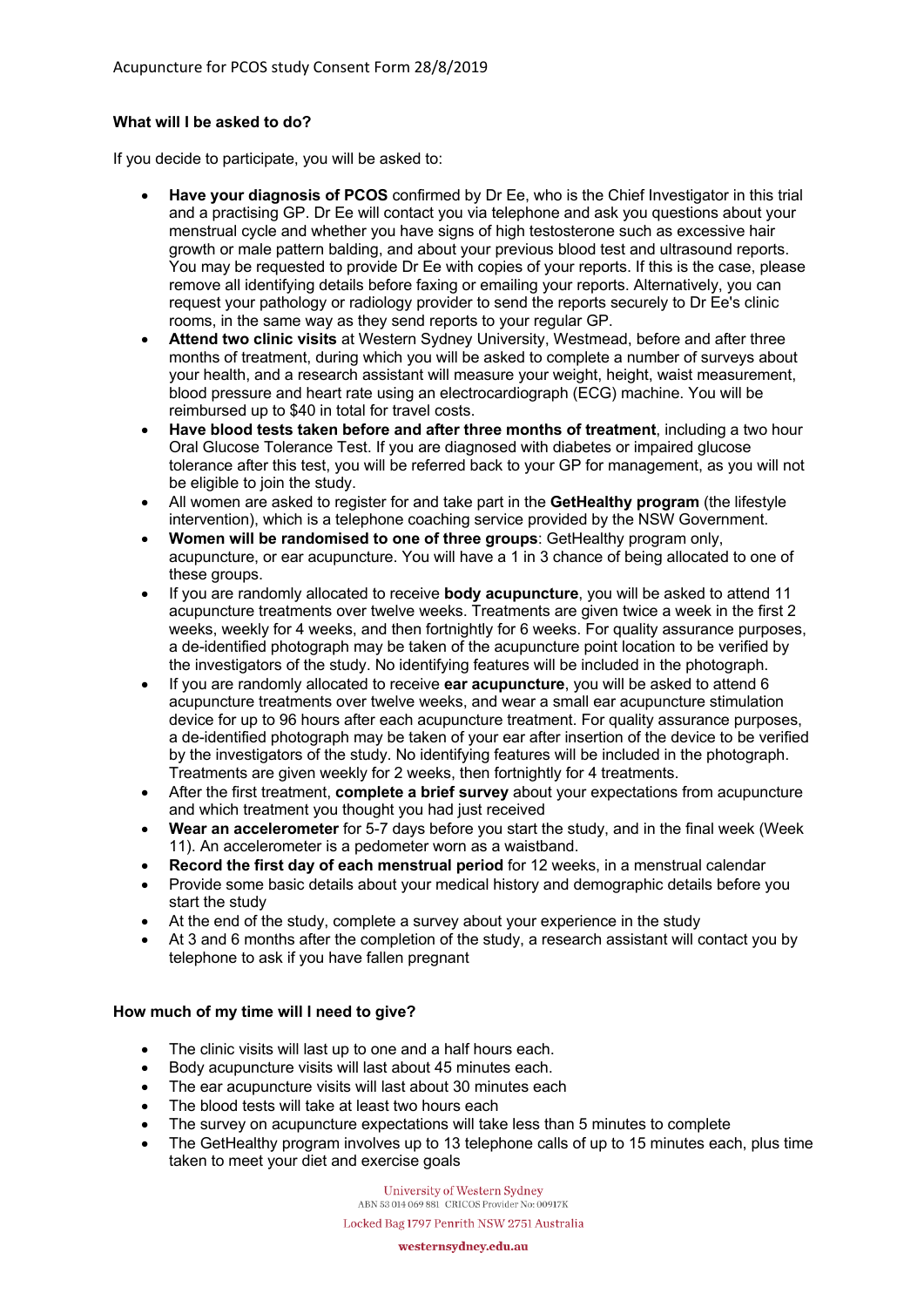• The survey completed at the end will take around half an hour to complete.

Your total estimated time commitment for the entire study (3 months), if you are in the acupuncture group, is approximately 15-16 hours, not including travel and exercise time.

#### **What is acupuncture?**

If you agree to take part in the study, you will have a 1 in 3 chance of being randomly allocated to receive acupuncture as well as the lifestyle intervention.

Acupuncture has been practised by the Chinese for over two thousand years and is now a wellaccepted medical practice in Australia. A trained experienced acupuncturist will insert very fine stainless steel needles into specific treatment points on the body called "acupoints". Up to 12 points are needled at each session. The needles penetrate an average of about 0.5-2cm. The acupuncturist will connect four of the needles to an electro-acupuncture machine. This delivers a vibration to the needles for additional stimulation of the acupuncture points, which is thought to increase the effect of acupuncture. After the needles are inserted, you will need to lie quietly on an examination couch until the needles are removed 20-30 minutes later. During this time you will be provided with a buzzer in case you are uncomfortable or need attention during treatment.

#### **What is ear acupuncture?**

All women have a 1 in 3 chance of being randomly allocated to receive ear acupuncture stimulation as well as the lifestyle intervention.

Ear acupuncture is a form of acupuncture that involves inserting very small needles into acupuncture points around the ear. We are trialling a small medical device, the "Neurova", that has received approval by the Federal Drug Administration in the USA for treatment of chronic pain. This device delivers micro-currents to the ear acupuncture points to increase the acupuncture effect, and is worn just behind the ear for up to 96 hours after each acupuncture treatment. After 96 hours you can easily remove the device and discard it in the medical sharps container that will be provided to you. Please bring this container in when you attend for your final clinic visit, so that we can dispose of it according to health regulations. You will not receive any acupuncture needles on the body if you are allocated to this group.

#### **Is acupuncture painful?**

No, acupuncture is not painful, although a lot of patients do report feeling some sensation, but this is usually not particularly uncomfortable. The needles are much finer and a different shape to the needles used during injections or blood tests, which accounts for their greater comfort.

If you decide to participate in the study, you can discuss any concerns about acupuncture with Dr Carolyn Ee who is a medical doctor as well as an acupuncturist.

# **Who will provide the acupuncture treatments?**

We have selected experienced acupuncturists who have had a minimum of five years clinical experience and who are registered with the Chinese Medicine Board of the Australian Health Practitioner Regulation Agency. These acupuncturists have received additional training from Dr Ee on providing acupuncture for the trial. You may choose your acupuncturist from our list of selected and trained practitioners who have been engaged to provide treatments from this study.

#### **Will the study involve any risk or discomfort for me? If so, what will be done to rectify it?**

University of Western Sydney ABN 53 014 069 881 CRICOS Provider No: 00917K Locked Bag 1797 Penrith NSW 2751 Australia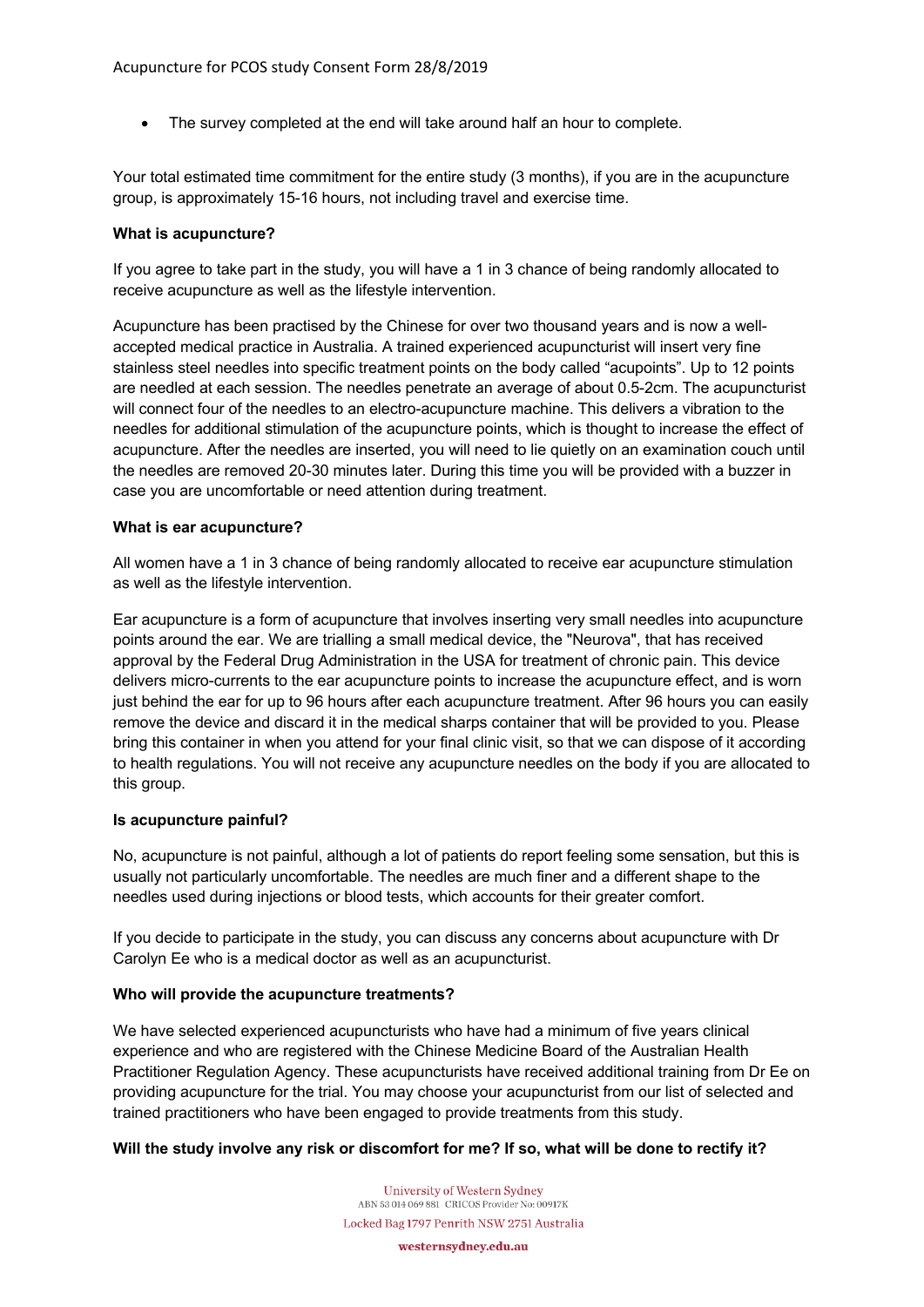Acupuncture is generally a very safe procedure. Serious side effects (eg damage to nerves) are very rare – less than one per 10,000 treatments – and most of these side-effects are not likely to occur in this study due to our careful choice of needles, participants, and acupoint location.

All needles used are sterile, single-use and disposable, hence the risk of skin infection with body acupuncture is minimal and no more than having a usual injection.

"Minor" side effects occur at the rate of 1-3% of patients, and include drowsiness, minor bleeding or bruising, pain during treatment, worsening of symptoms, tiredness or fainting. Serious side effects such as punctured lungs have been reported in medical literature but are considered very uncommon, and are avoidable in this trial as we will not use acupuncture points that are located near the lungs.

#### **What are the risks of receiving ear acupuncture stimulation with the Neurova device?**

The Neurova ear acupuncture stimulation device has been clinically trialled and is generally well tolerated. Pain and dizziness has been reported with ear acupuncture stimulation.

Infection of the cartilage of the ear is a very rare complication of receiving ear acupuncture. There have been no reports of this in the past 27 years. However, should you notice any redness, swelling, pus, or pain around needle insertion, please consult a medical doctor immediately, as this type of infection can lead to disfigurement if not treated with antibiotics.

While it is unlikely that there will be a serious side effect during pregnancy, there is no safety data for use of this device in pregnancy. Therefore, if you are allocated to the ear acupuncture group, you will be asked to use adequate contraception for three months while you are receiving ear acupuncture. Please cease using the device immediately if you discover that you are pregnant.

While the Neurova device is small, it will most likely be visible, especially if you have short hair. Please see below for photos of the Neurova when attached.



# **What should I do before and after having acupuncture?**

Try not to attend for treatment when hungry or dehydrated. It increases your chance of fainting.

Be aware of the risk of drowsiness. If you do get drowsy, you will need to stay in the clinic until this passes, which is usually within an hour.

There are no special instructions for you to follow after having acupuncture, apart from taking it easy for the next 24 hours.

> **University of Western Sydney** ABN 53 014 069 881 CRICOS Provider No: 00917K Locked Bag 1797 Penrith NSW 2751 Australia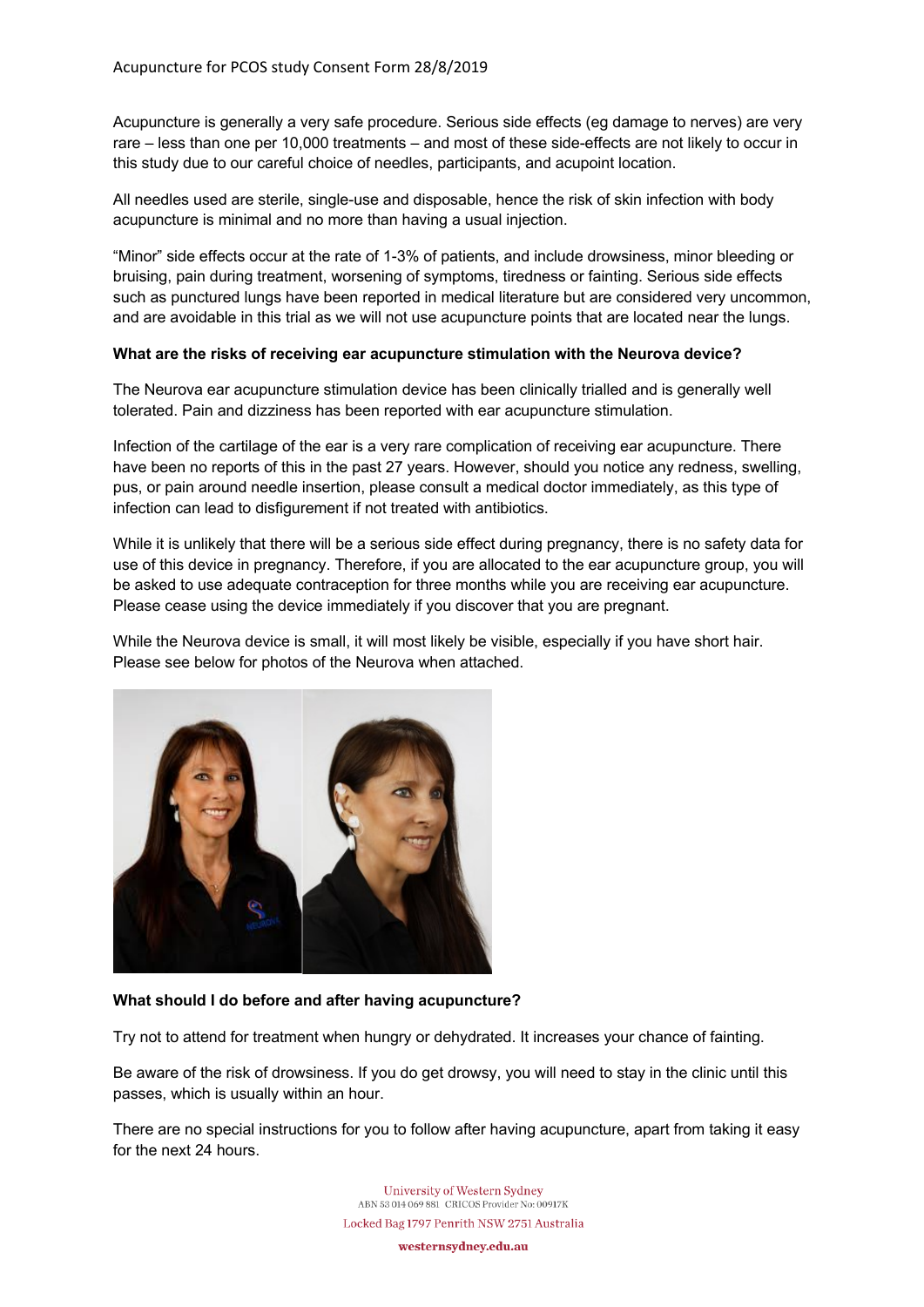If you are receiving ear acupuncture, please disconnect the device before any contact with water, such as having a shower or bath, or going swimming.

# **What is the Get Healthy program?**

The GetHealthy program is provided for free by the NSW government. It is a telephone coaching service aimed at helping people have healthy lifestyles. All women will be asked to register for GetHealthy (We can assist you with this process). You will have up to 13 10-15 minute phone calls over 3 months with a trained health coach. During these calls you and your coach will set health goals that are important to you, and talk about the sorts of things you can do to achieve them. Your coach will plan calls so you can talk about how you are going, give you more ideas about other actions you could try to help meet your goals and keep you on track. You will be asked to set at least one of your health goals to match the goals of the study to lose weight.

You can register for the GetHealthy program even if you have done it previously, and you may continue it after study completion, as the coaches continue to call you until 6 months after registration.

### **Can I use other treatments while I am having acupuncture?**

Although we encourage you to avoid starting new treatments such as complementary therapies (vitamins, supplements) while you are having acupuncture, there is no requirement for you to use only acupuncture while you are in the study. We will ask you about any new treatments you might have started during the study at your 12 week visit.

#### **Where will I get the blood tests taken, and what are the risks?**

Blood tests are taken by qualified collection staff at Laverty Pathology. You will be asked to fast overnight (8-14 hours) for a Two Hour Oral Glucose Tolerance Test. During a fast, you must not have anything to eat or drink.

Water is acceptable, but NO soft drinks, tea, milk, coffee or fruit juices may be taken during the fast. Smoking is not permitted on the day of the test and until the test is completed.

On arrival at your chosen Collection Centre, a blood sample will be taken from you by one of Laverty's trained collecting staff. You will then be asked to drink a sweet glucose drink and blood will be collected one and two hours later.

*Please note that you will be required to remain in the Collection Centre for the duration of the test. We suggest you bring a book to read to help pass the time.* 

Blood tests are usually well tolerated, however some people may experience minor pain or discomfort, and bleeding or bruising. Some people may feel dizzy during the fast.

#### **What is involved in measurement of my heart rate?**

We are interested in the effect of acupuncture and ear acupuncture on heart rate variability, or the degree to which your heart rate varies. This is an indicator of the "fight or flight" response, which can have an impact on weight control.

To measure your heart rate accurately, we will use an electrocardiograph machine at our laboratories. You will be asked to remove your shirt or blouse in order for a trained female research assistant to apply three adhesive electrodes onto your chest area. Following this you are asked to lie quietly for a few minutes while your heart rate is recorded. This procedure involves no discomfort apart from the

> University of Western Sydney ABN 53 014 069 881 CRICOS Provider No: 00917K Locked Bag 1797 Penrith NSW 2751 Australia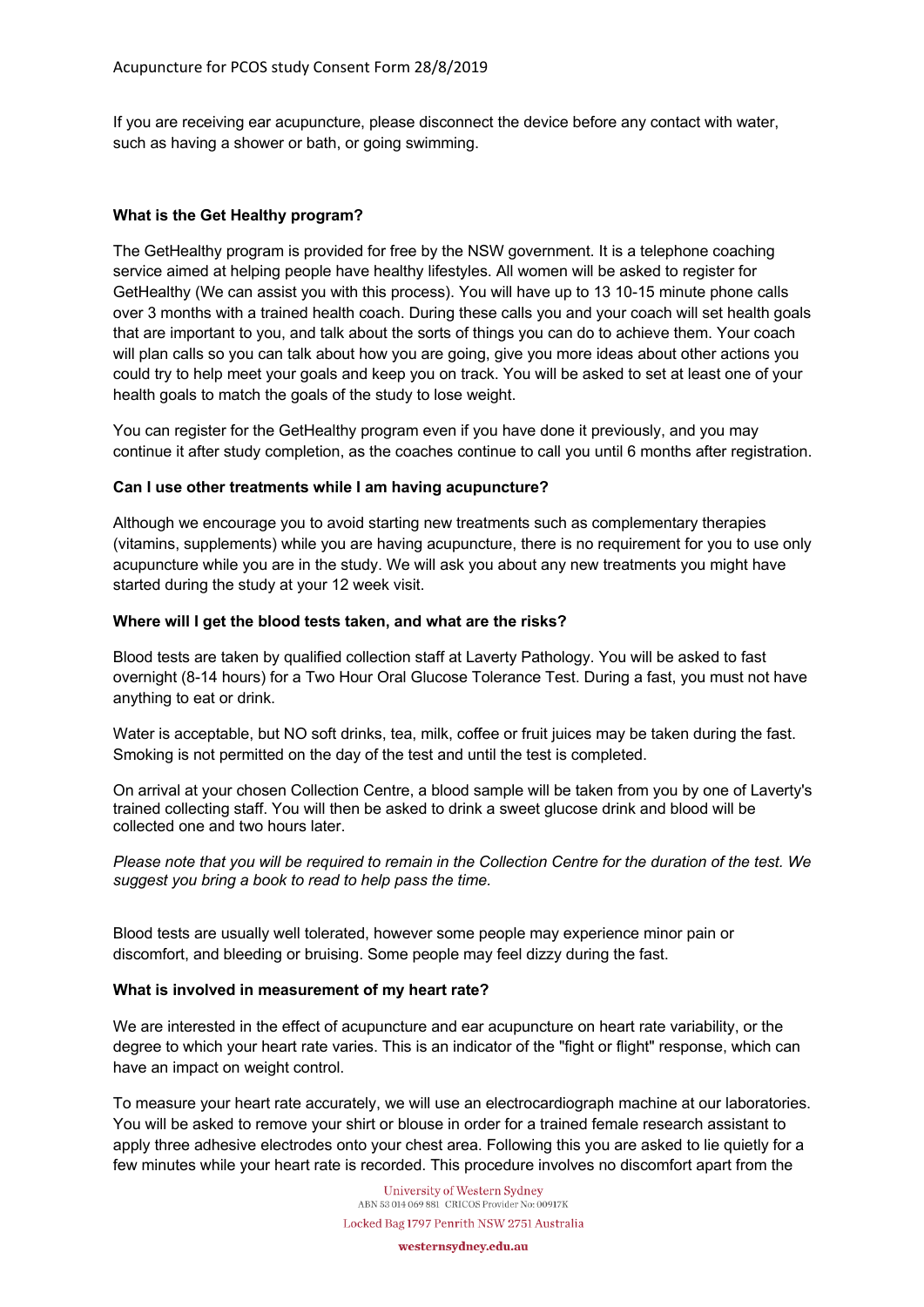need to partially disrobe. You will have this procedure done before and after the three months of treatment.

Please do not consume any caffeine or smoke for 2 hours before your clinic visit.

# **What is involved in the clinic visits?**

During the two clinic visits (before and after the study) you will be asked to complete surveys about your quality of life and about any anxiety or depressive symptoms, and have your weight, height, and blood pressure checked as well as heart rate monitoring as described above. Our research assistant, who is female, will also be obtaining a score of how much excessive hair you might have. This will involve asking you to disrobe so that she can visualise your chest, back, legs, lower abdomen, and top of buttocks. You will not need to remove your bra or underwear and the examination will take place in a private consultation room. This examination might take a few minutes and is done by observation only. It is a reliable indicator of how much excessive testosterone you may have and is commonly performed in clinical consultations of women with PCOS.

### **What will happen to information about me?**

In accordance with the relevant Australian privacy and other relevant laws, you have the right to request access to your information collected and stored by the research team. Please contact the study team member named at the end of this document if you would like to access your information. We can also forward your results to your general practitioner if you wish. Please speak to our research team if you wish this to happen. All information collected for this study will be stored securely and destroyed 5 years after the results are published in accordance with university policy.

### **What benefits will I, and / or the broader community, receive for participating?**

You may benefit from participating in this study in several ways. First, acupuncture may help you lose weight, although there is no guarantee that it will, and also no guarantee that you will receive real acupuncture. Second, you will have your health monitored throughout this study. This includes having your weight and blood pressure monitored, and measuring your quality-of-life. This information will be very useful for your doctor in treating your PCOS symptoms, and we can forward your results to your doctor on your request. Third, you will receive health and lifestyle coaching from a trained health coach, although it is important to understand that this service is already provided for free for any NSW resident.

We will reimburse you up to \$40 in total for travel costs associated with taking part in this study. You will be able to claim this after you attend for your second (and final) clinic visit.

The benefits to the broader community will not be realised for some time yet, but if acupuncture is shown to be effective for weight loss, it could be a valuable additional treatment because it is readily available in the community and is a generally low-risk treatment.

#### **How do you intend to publish or disseminate the results?**

It is anticipated that the results of this research project will be published and/or presented in a variety of forums including in medical journals and at conferences. In any publication and/or presentation, information will be provided in such a way that the participant cannot be identified.

# **Will the data and information that I have provided be disposed of?**

University of Western Sydney ABN 53 014 069 881 CRICOS Provider No: 00917K Locked Bag 1797 Penrith NSW 2751 Australia